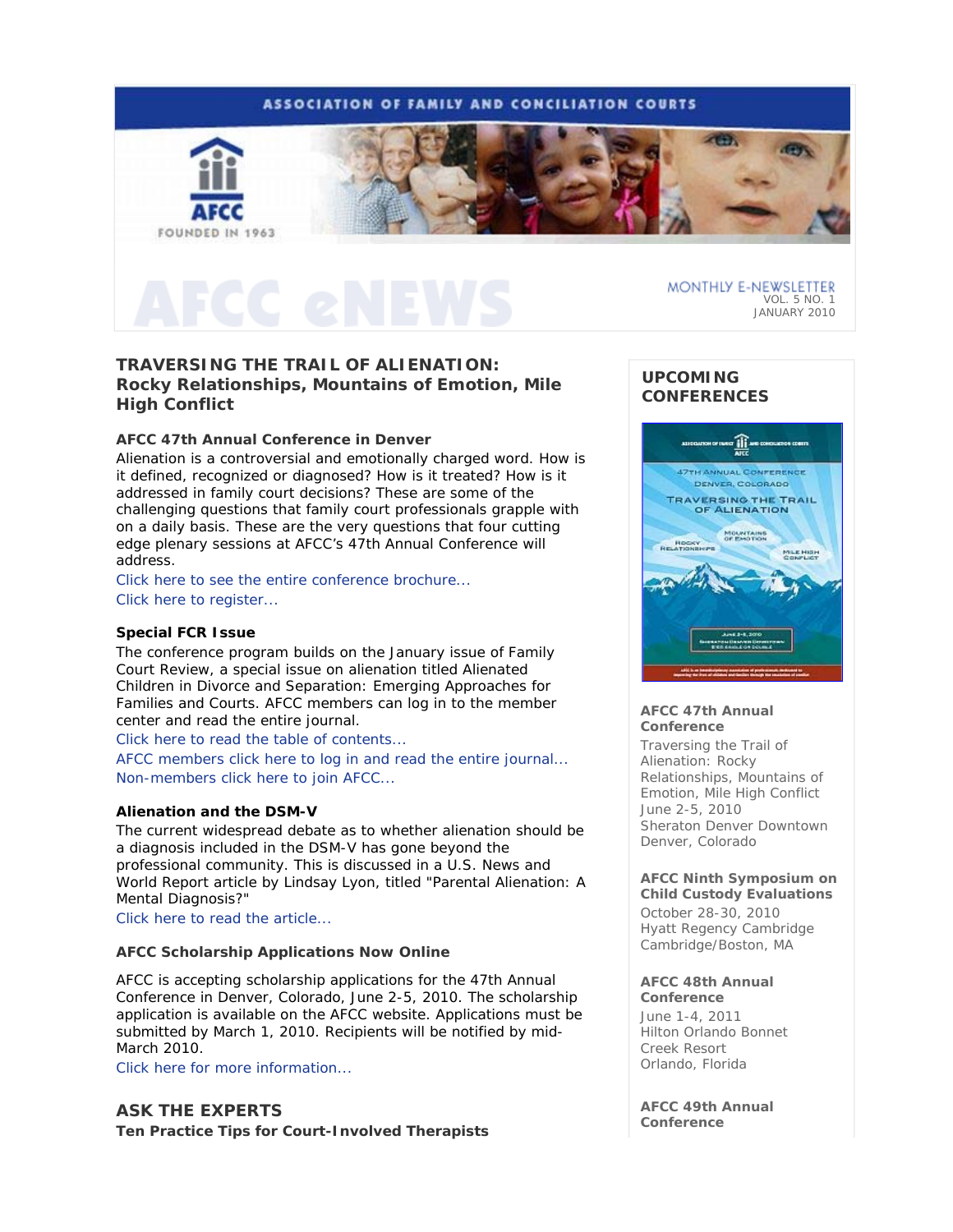*By Lyn R. Greenberg, Reporter, AFCC Task Force on Court-Involved Therapists* 

The AFCC Task Force on Court-Involved Therapists is hard at work developing guidelines for therapists working with court-involved families. A full draft will be available for your review soon. In the meantime, we offer these practice tips for court-involved therapists.

Read more...

# **February AFCC Training Programs in Houston**

There is still time to register to attend these two excellent training programs:

*Parenting Coordination: Working with High Conflict Families*, presented by Christine Coates, M.Ed., J.D., February 22-23, 2010.

*Attachment, Alienation and Difficult Clients,* presented by Arnold T. Shienvold, Ph.D., February 24-25, 2010. More information...

# **FEATURED ARTICLES**

### **What the Divorce Revolution Has Meant for Kids**

*By Sasha Aslanian, Courtesy of National Public Radio* 

The 1970s saw changes great and small in American society. But what did the 1970s divorce boom mean for the kids? Producer Sasha Aslanian spent five years working on a documentary about the children of divorce. Here's some of what she found. Click here to read more and listen to the NPR broadcast...

### **Mediation: Staying Culturally Relevant In A Multicultural World**

*By Nina Meierding, Courtesy of Mediate.com* 

Many mediators have been trained solely in a Western-style model of mediation with Western-style tools in their "toolboxes." Even the theoretical constructs of ADR often reflect a Western model that is not always respectful of culturally diverse concepts. While using Western techniques does not inherently mean that the interventions will not be successful, it does mean that they are less culturally sensitive. Internationally, it may also be seen as the United States bringing its process to another country that already has had its own conflict resolution processes in place for generations.

Read more...

# **AFCC Ninth Symposium on Child Custody Evaluations**

The Call for Presenters is now available for the Ninth Symposium on Child Custody Evaluations, which will be held October 28-30, 2010, at the Hyatt Regency Cambridge, Cambridge/Boston, Massachusetts. All proposals must be submitted using the online form and are due no later than May 14, 2010.

Click here for the Call for Presenters... Click here to submit a proposal...

June 6-9, 2012 Hyatt Regency Chicago, Illinois

#### **AFCC 50th Annual Conference**

May 29-June 1, 2013 J.W. Marriott Los Angeles at L.A. Live Los Angeles, California

# **Arizona Chapter Annual**

**Conference**  February 5-7, 2010 Hilton Sedona Resort and Spa

Sedona, Arizona More information...

#### **California Chapter Annual Conference**

February 12-14, 2010 *The Crisis of Under-Funding Family Court Resources: A Clear and Present Danger to Our Children* Sheraton Delfina Hotel Santa Monica, California More information

#### **Missouri Chapter Annual Conference**

March 11-12, 2010 *Mediating High Conflict Cases* Featuring Larry Fong, Ph.D. Sheraton City Center St. Louis, Missouri More information...

#### **Florida Chapter Annual Conference**

March 12-13, 2010 *Riding the Wave to a Better Future: Moving Toward Success in Family Law*  Renaissance Tampa Hotel Tampa, Florida

More information...

# **JOIN AFCC**

Are you a member?

Join or Renew...

AFCC offers member benefits that promote excellence in practice. View member benefits...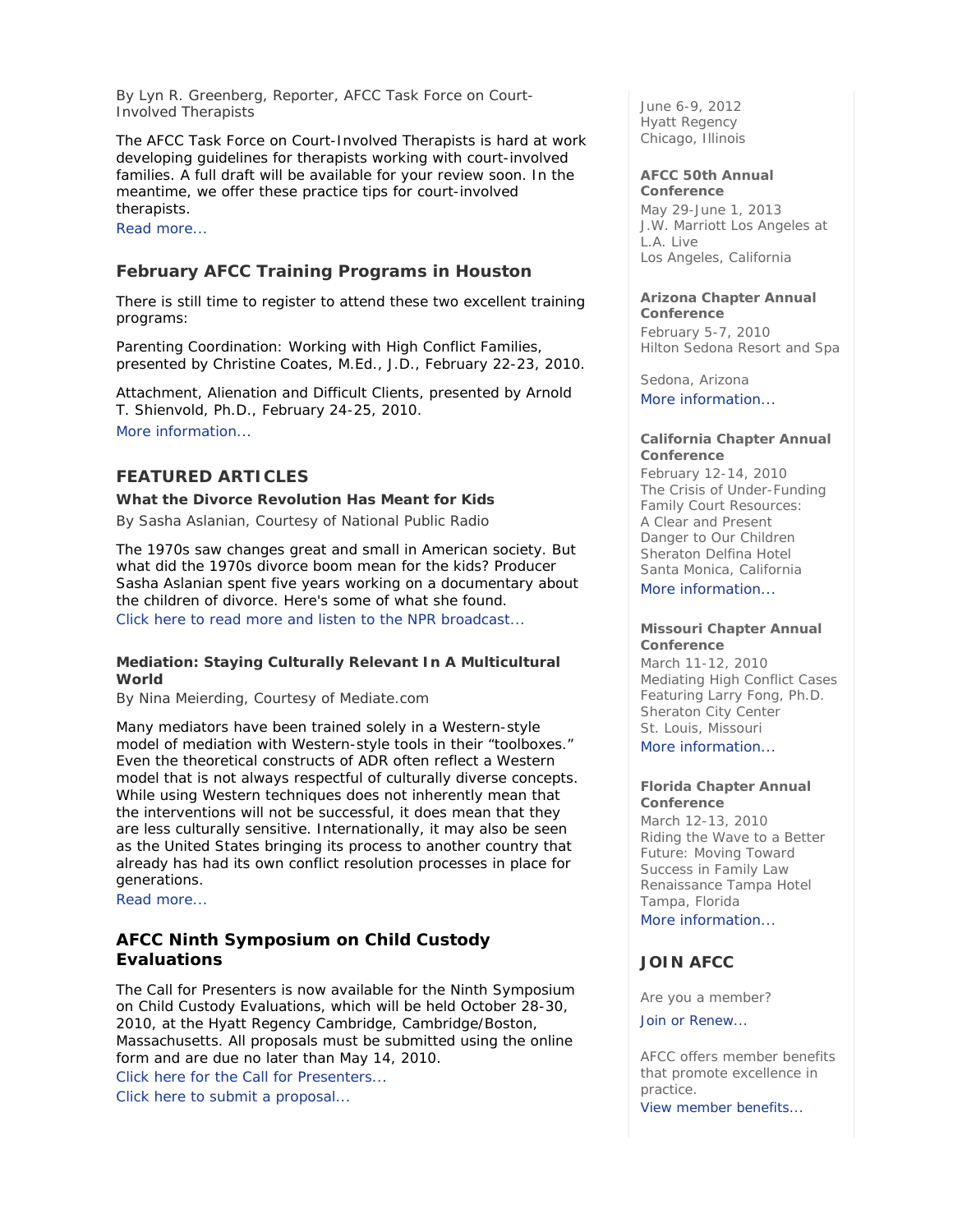# **INTERNET ISSUES IN FAMILY LAW**

# **Irreconcilable Wall Posts? Nearly 1 in 5 Divorce Cases Cite Facebook, Lawyers Say**

*By Gina Salamone, Courtesy of Daily News* 

Facebook is supposed to bring people together – but it may be tearing some apart. Divorce lawyers say the social networking site is tempting users to cheat on their spouses, reports the UK's Telegraph, and flirty messages and wall posts are increasingly being cited as evidence of extramarital activity. Read more...

# **For Judges on Facebook, Friendship Has Limits**

*By John Schwartz, Courtesy of NYTimes.com* 

Judges and lawyers in Florida can no longer be Facebook friends. In a recent opinion, the state's Judicial Ethics Advisory Committee decided it was time to set limits on judicial behavior online. When judges "friend" lawyers who may appear before them, the committee said, it creates the appearance of a conflict of interest, since it "reasonably conveys to others the impression that these lawyer 'friends' are in a special position to influence the judge." Read more...

# **TREASURES ON THE AFCC WEBSITE**

### **Professional Practice Standards and Guidelines**

Check out the AFCC Resource Center for standards and guidelines for many areas of practice. The following are all in one place, easy to access and reference: Guidelines for Brief, Focused Assessment (AFCC, 2009), Model Standards of Practice for Child Custody Evaluation (AFCC, 2006), Guidelines for Parenting Coordination (AFCC, 2005), Model Standards of Practice for Family and Divorce Mediation (Symposium on Standards of Practice convened by AFCC, 2000), Standards of Practice for Lawyers Representing Children in Custody Cases (ABA-FLS, 2003), Standards of Practice for Lawyers who Represent Children in Abuse and Neglect Cases (ABA, 1996) and Standards and Guidelines for Supervised Visitation Practice (Supervised Visitation Network, 2006). Click here to read standards and guidelines...

# **ABOUT AFCC eNEWS**

*AFCC eNEWS* is a monthly e-newsletter published by the Association of Family and Conciliation Courts (AFCC). *AFCC eNEWS* provides professionals with time sensitive and up-to-date topics including practice tips, research innovations and international news. Readers are welcome to forward this e-newsletter to interested colleagues.

AFCC eNEWS archive...

### **Website Version:**

If you are having trouble viewing this email correctly, please view the website version by clicking here.

### **Editor:**

Leslye Hunter editor@afccnet.org

AFCC welcomes your comments, questions or feedback. Please email the editor by clicking here.

# **EMAIL UPDATE**

Subscribe, Unsubscribe or Update Your Email Address AFCC will never share, distribute or publicize your email address.



6525 Grand Teton Plaza Madison, WI 53719 Phone: 608.664.3750 Fax: 608.664.3751 www.afccnet.org

Professionals dedicated to improving the lives of children and families through the resolution of family conflict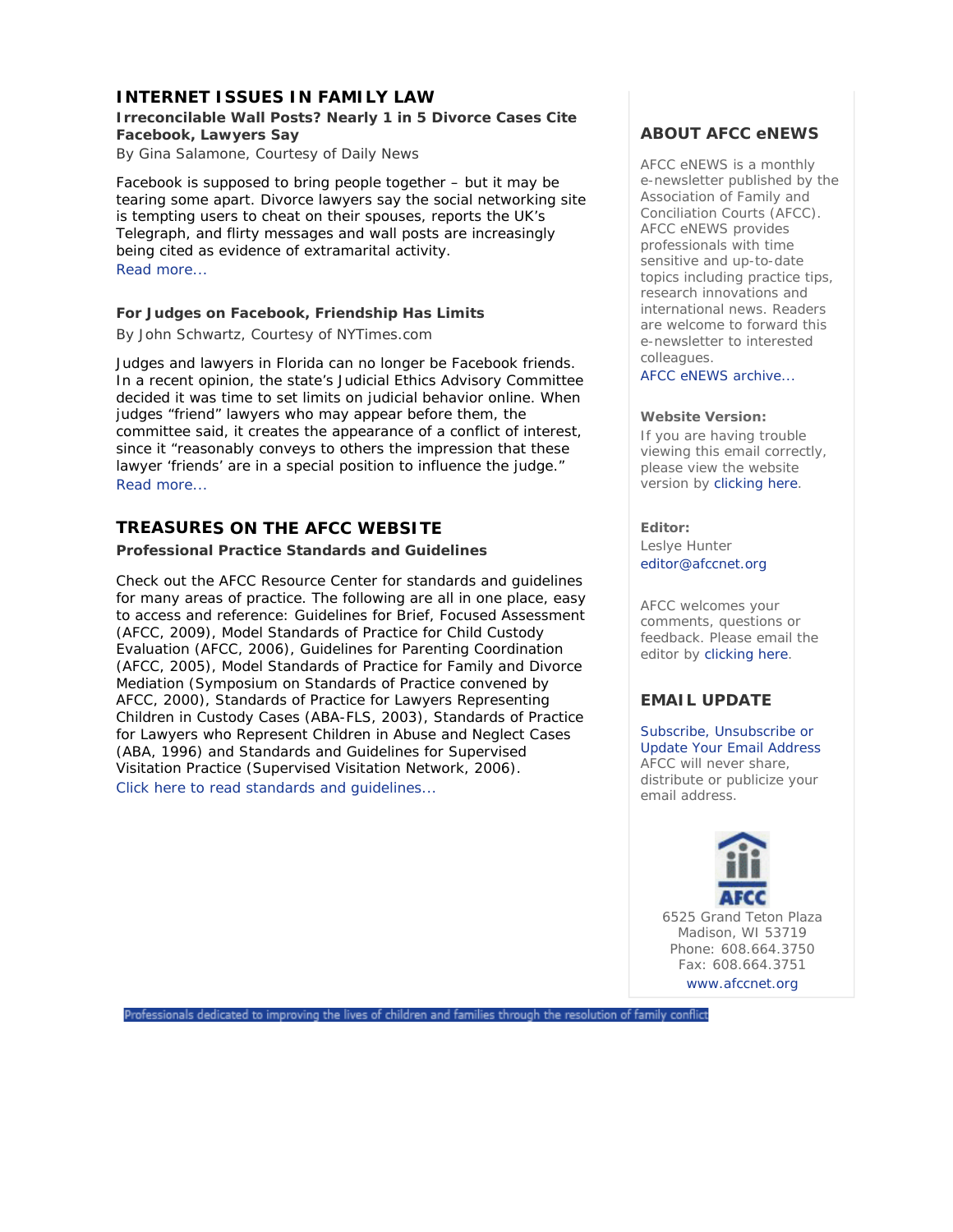



### **MEMBER CENTER**

### **ASK THE EXPERTS**

**Ten Practice Tips from the AFCC Task Force on Court-Involved Therapists**

*by Lyn R. Greenberg, Ph.D., Task Force Reporter*

**1. Develop and maintain expertise.** Acquire and maintain current knowledge of research on divorcing/separating families and their children, as well as issues such as child abuse, domestic violence, alienation and high conflict dynamics, children's suggestibility and interviewing, and child development. Such knowledge is essential to court-involved therapeutic roles, and is just as important for court-involved therapists as for other experts. Even therapists who work only with adults should develop and maintain sufficient knowledge of child-related research to address parenting issues.

**2. Informed consent.** Detailed informed consent is more important when the client or family is involved in a legal process. Provide detailed informed consent documents; make every effort to ensure that your clients, or the parents of a potential child client, understand the nature of the services to which they are consenting, any limits on confidentiality, and the clients' or parents' responsibilities toward the process (including financial arrangements).

**3. When treating children, know the legal custody situation.** A parent with apparent authority to consent to treatment may not have actual authority, or may be required by court order to consult with the other parent about treatment decisions. Request a copy of any custody order establishing and clarifying parents' rights to involve their children in mental health treatment, and any decision-making processes that the parents are to follow. If no such order exists, assume the parents have joint legal authority. While it may be legal for one parent to consent to treatment without consulting the other parent, treatment effectiveness may be sabotaged if one parent is excluded.

**4. Maintain professional objectivity and multiple working hypotheses about case dynamics and treatment needs.** Remember that the information you are getting may be one-sided or incomplete. Use caution in forming or communicating therapeutic opinion based on onesided information.

**5. Know the limits of your role and work within them.** Provide clinical feedback as appropriate to treatment and clinical opinions when properly requested. Support your client's therapeutic progress, but avoid becoming engaged as a legal advocate or expert.

**6. Use methods supported by available research.** Avoid methods, or interpretations of therapeutic information, that would not be consistent with research on issues such as child interviewing, child development, parental conflict, or the use/misuse of play or other behaviors as diagnostic indicators.

**7. Release treatment information only with appropriate**

**authorization.** If you are working with a parent, be sure that the parent has authorized release of treatment information and has been informed of the potential consequences of such disclosure. If working with a child,

- **Family Court Review**
- **AFCC Conference Audio**
- **AFCC News**
- **Member Directory**
- **Member Resources**
- **Chapter Resources**
- **AFCC HOME**